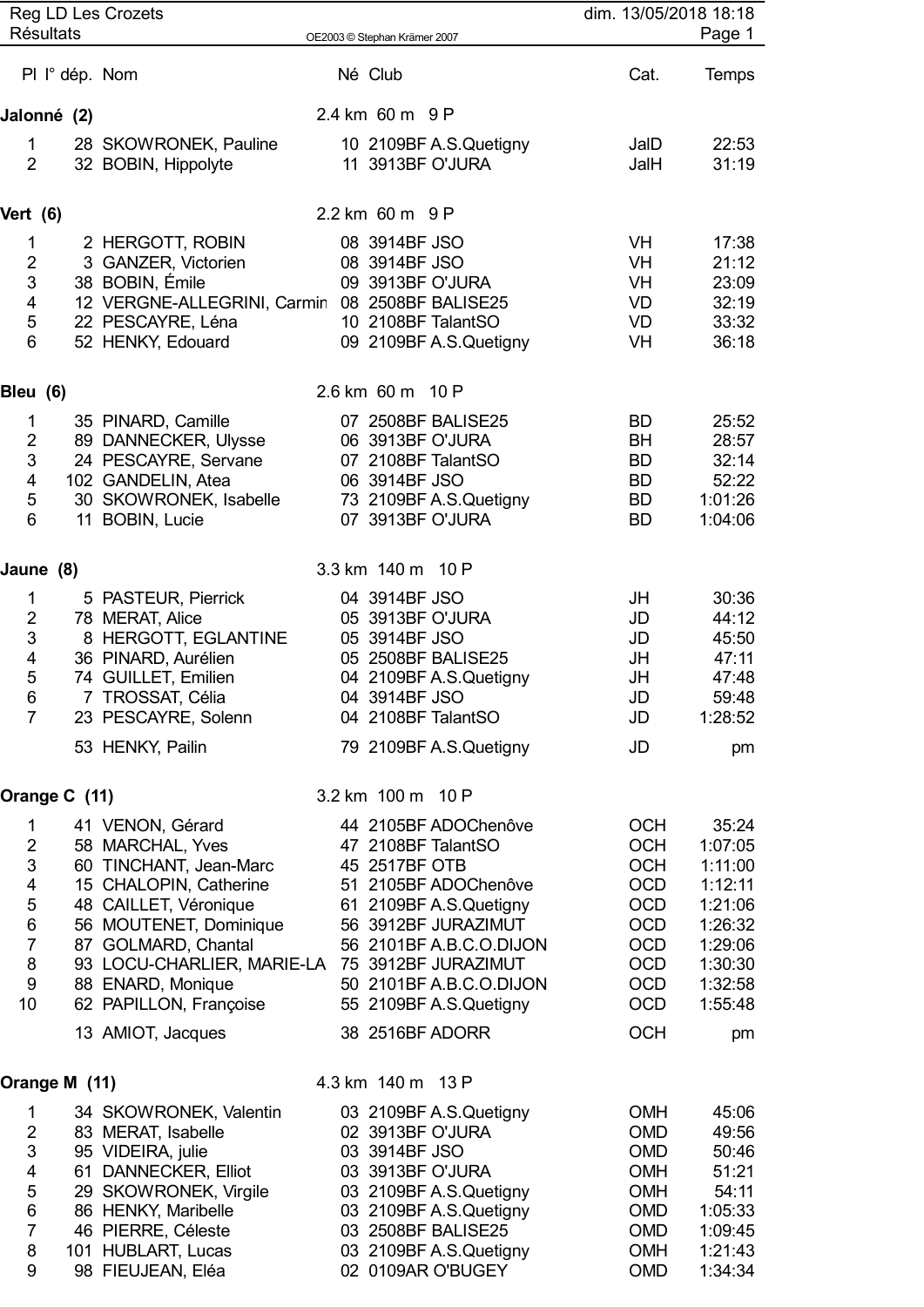|                                                                               | <b>Résultats</b> | Reg LD Les Crozets                                                                                                                                                                                                                                                                                                        | OE2003 © Stephan Krämer 2007                                                                                                                                                                                                                                                                                           | dim. 13/05/2018 18:18<br>Page 2                                                                                                                                                                  |                                                                                                                                  |  |
|-------------------------------------------------------------------------------|------------------|---------------------------------------------------------------------------------------------------------------------------------------------------------------------------------------------------------------------------------------------------------------------------------------------------------------------------|------------------------------------------------------------------------------------------------------------------------------------------------------------------------------------------------------------------------------------------------------------------------------------------------------------------------|--------------------------------------------------------------------------------------------------------------------------------------------------------------------------------------------------|----------------------------------------------------------------------------------------------------------------------------------|--|
|                                                                               | PI l° dép. Nom   |                                                                                                                                                                                                                                                                                                                           | Né Club                                                                                                                                                                                                                                                                                                                | Cat.                                                                                                                                                                                             | <b>Temps</b>                                                                                                                     |  |
|                                                                               | Orange M (11)    |                                                                                                                                                                                                                                                                                                                           | 4.3 km 140 m 13 P                                                                                                                                                                                                                                                                                                      | (suite)                                                                                                                                                                                          |                                                                                                                                  |  |
| 10                                                                            |                  | 33 CAILLET, François                                                                                                                                                                                                                                                                                                      | 60 2109BF A.S.Quetigny                                                                                                                                                                                                                                                                                                 | <b>OMH</b>                                                                                                                                                                                       | 2:15:52                                                                                                                          |  |
|                                                                               |                  | 6 PESSE-GIROD, Maeline                                                                                                                                                                                                                                                                                                    | 03 3914BF JSO                                                                                                                                                                                                                                                                                                          | <b>OMD</b>                                                                                                                                                                                       | pm                                                                                                                               |  |
|                                                                               | Violet C (12)    |                                                                                                                                                                                                                                                                                                                           | 3.8 km 130 m 11 P                                                                                                                                                                                                                                                                                                      |                                                                                                                                                                                                  |                                                                                                                                  |  |
| 1<br>$\overline{2}$<br>$\sqrt{3}$<br>4<br>5<br>$\,6\,$                        |                  | 44 PORTE, Christine<br>69 VUILLAUME, Bertrand<br>73 PAPILLON, Daniel<br>64 HUCHON, Patricia<br>63 SUTY, Jean-Claude<br>66 ENARD, Yves                                                                                                                                                                                     | 62 2105BF ADOChenôve<br>58 2104BF Vallée Ouche OR<br>54 2109BF A.S.Quetigny<br>65 2108BF TalantSO<br>57 2109BF A.S.Quetigny<br>49 2101BF A.B.C.O.DIJON                                                                                                                                                                 | <b>VCD</b><br><b>VCH</b><br><b>VCH</b><br><b>VCD</b><br><b>VCH</b><br><b>VCH</b>                                                                                                                 | 51:23<br>1:03:20<br>1:15:10<br>1:15:49<br>1:18:11<br>1:23:22                                                                     |  |
| $\overline{7}$<br>8<br>$\boldsymbol{9}$<br>10                                 |                  | 40 GOLMARD, Dominique<br>84 MERAT, Catherine<br>50 PIERRE, Emmanuelle<br>26 MEYNET, Anne-Lise                                                                                                                                                                                                                             | 50 2101BF A.B.C.O.DIJON<br>66 3913BF O'JURA<br>72 2508BF BALISE25<br>75 3913BF O'JURA                                                                                                                                                                                                                                  | <b>VCH</b><br><b>VCD</b><br><b>VCD</b><br><b>VCD</b>                                                                                                                                             | 1:29:17<br>1:35:02<br>1:41:03<br>1:53:54                                                                                         |  |
|                                                                               |                  | 80 MILLIERE, Lionel<br>76 MOUTRILLE, Bernard                                                                                                                                                                                                                                                                              | 58 2101BF A.B.C.O.DIJON<br>52 2105BF ADOChenôve                                                                                                                                                                                                                                                                        | <b>VCH</b><br><b>VCH</b>                                                                                                                                                                         | pm<br><b>Abandon</b>                                                                                                             |  |
|                                                                               | Violet M (15)    |                                                                                                                                                                                                                                                                                                                           | 5.6 km 130 m 13 P                                                                                                                                                                                                                                                                                                      |                                                                                                                                                                                                  |                                                                                                                                  |  |
| 1<br>$\overline{2}$<br>3<br>4<br>5<br>$\,6$<br>$\overline{7}$<br>8<br>9<br>10 |                  | 75 PARIGOT, Antoine<br>18 DANNECKER, Victor<br>85 HENKY, Francis<br>79 MONNOT, Gilbert<br>14 MANGIONE, François<br>42 PARIGOT, Virginie<br>82 MERAT, Laurent<br>31 SKOWRONEK, Laurent<br>16 PINARD, Magalie<br>1 LECUYER, laurent<br>81 MERAT, Francois<br>65 PORTE, Jean-Luc<br>37 GAUDILLAT, Pascal<br>25 COSSU, Céline | 02 2109BF A.S.Quetigny<br>01 3913BF O'JURA<br>65 2109BF A.S.Quetigny<br>62 2108BF TalantSO<br>60 2109BF A.S.Quetigny<br>75 2109BF A.S.Quetigny<br>63 3913BF O'JURA<br>71 2109BF A.S.Quetigny<br>77 2508BF BALISE25<br>64 3914BF JSO<br>01 3913BF O'JURA<br>59 2105BF ADOChenôve<br>67 2517BF OTB<br>74 2108BF TalantSO | <b>VMH</b><br><b>VMH</b><br><b>VMH</b><br><b>VMH</b><br><b>VMH</b><br><b>VMD</b><br><b>VMH</b><br><b>VMH</b><br><b>VMD</b><br><b>VMH</b><br><b>VMH</b><br><b>VMH</b><br><b>VMH</b><br><b>VMD</b> | 58:25<br>1:08:36<br>1:19:29<br>1:20:51<br>1:23:05<br>1:29:08<br>1:35:05<br>1:46:37<br>2:08:04<br>2:09:14<br>pm<br>pm<br>pm<br>pm |  |
|                                                                               |                  | 55 ROUBOT, Nathalie                                                                                                                                                                                                                                                                                                       | 70 2109BF A.S.Quetigny                                                                                                                                                                                                                                                                                                 | <b>VMD</b>                                                                                                                                                                                       | <b>Abandon</b>                                                                                                                   |  |
| 1<br>$\overline{2}$                                                           | Violet L (12)    | 100 COULON, Clément<br>47 PARIGOT, Olivier                                                                                                                                                                                                                                                                                | 6.4 km 280 m 13 P<br>00 0109AR O'BUGEY                                                                                                                                                                                                                                                                                 | <b>VLH</b><br><b>VLH</b>                                                                                                                                                                         | 58:12<br>1:00:18                                                                                                                 |  |
| $\ensuremath{\mathsf{3}}$<br>4<br>$\sqrt{5}$<br>$\,6$                         |                  | 51 PIERRE, Lucas<br>45 PIERRE, Emmanuel<br>90 DANNECKER, Gilles<br>103 VALLET, Marc                                                                                                                                                                                                                                       | 73 2109BF A.S.Quetigny<br>01 2508BF BALISE25<br>71 2508BF BALISE25<br>71 3913BF O'JURA<br><b>CO Cern Geneve</b>                                                                                                                                                                                                        | <b>VLH</b><br><b>VLH</b><br><b>VLH</b><br><b>VLH</b>                                                                                                                                             | 1:05:33<br>1:09:20<br>1:11:09<br>1:11:40                                                                                         |  |
| $\overline{7}$<br>8<br>$9\,$<br>10<br>11                                      |                  | 99 GOMINSKI, Benjamin<br>43 CHEVREUX, Emmanuel<br>67 PESCAYRE, Laurent<br>39 ISHAK-BOUSHAKI, Tom<br>57 VERGNE, Frederic                                                                                                                                                                                                   | 00 0109AR O'BUGEY<br>72 7109BF GivrySO<br>71 2108BF TalantSO<br>00 2508BF BALISE25<br>71 2508BF BALISE25                                                                                                                                                                                                               | <b>VLH</b><br><b>VLH</b><br><b>VLH</b><br><b>VLH</b><br><b>VLH</b>                                                                                                                               | 1:14:19<br>1:18:54<br>1:19:02<br>1:20:57<br>1:22:13                                                                              |  |
|                                                                               |                  | 68 BREMEERSCH, Pierre                                                                                                                                                                                                                                                                                                     | 71 2108BF TalantSO                                                                                                                                                                                                                                                                                                     | <b>VLH</b>                                                                                                                                                                                       | pm                                                                                                                               |  |
| Noir (10)                                                                     |                  |                                                                                                                                                                                                                                                                                                                           | 7.9 km 350 m 15 P                                                                                                                                                                                                                                                                                                      |                                                                                                                                                                                                  |                                                                                                                                  |  |
| 1<br>$\overline{2}$<br>3                                                      |                  | 71 PONCET, Clement<br>91 CARRARA, Simon<br>9 BOBIN, Philippe                                                                                                                                                                                                                                                              | 91 3913BF O'JURA<br>90 3913BF O'JURA<br>70 3913BF O'JURA                                                                                                                                                                                                                                                               | <b>NH</b><br><b>NH</b><br><b>NH</b>                                                                                                                                                              | 58:58<br>1:10:27<br>1:17:54                                                                                                      |  |